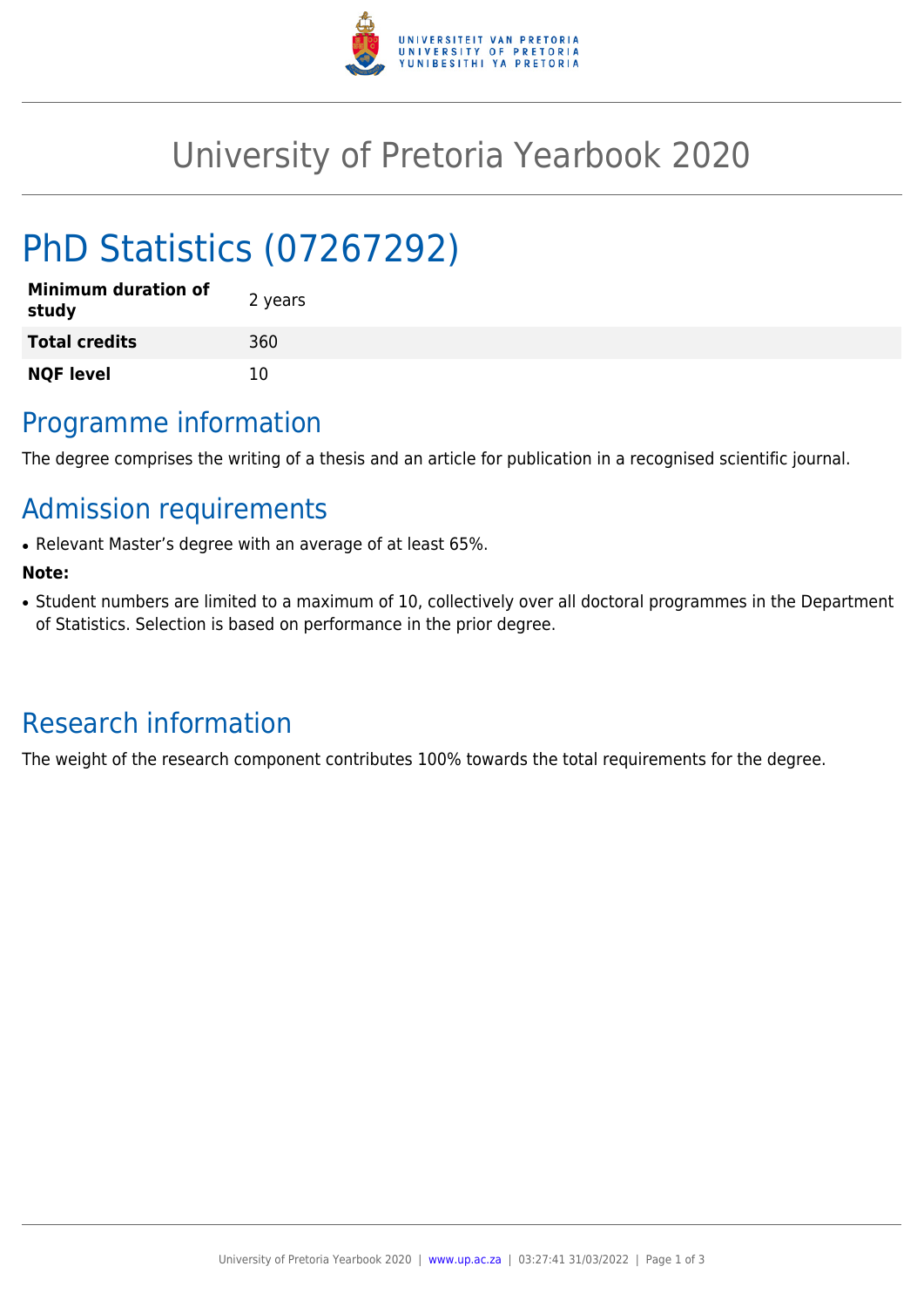

### Curriculum: Year 1

#### **Minimum credits: 360**

All doctoral students in Statistics/Mathematical Statistics should enrol for STK 911 which is a compulsory but noncredit-bearing module. The satisfactory completion of this module is a prerequisite for embarking on the research component of the degree programme.

#### **Core modules**

[Research orientation 911](https://www.up.ac.za/parents/yearbooks/2020/modules/view/STK 911) (STK 911) - Credits: 0.00 [Thesis: Statistics 990](https://www.up.ac.za/parents/yearbooks/2020/modules/view/STK 990) (STK 990) - Credits: 360.00